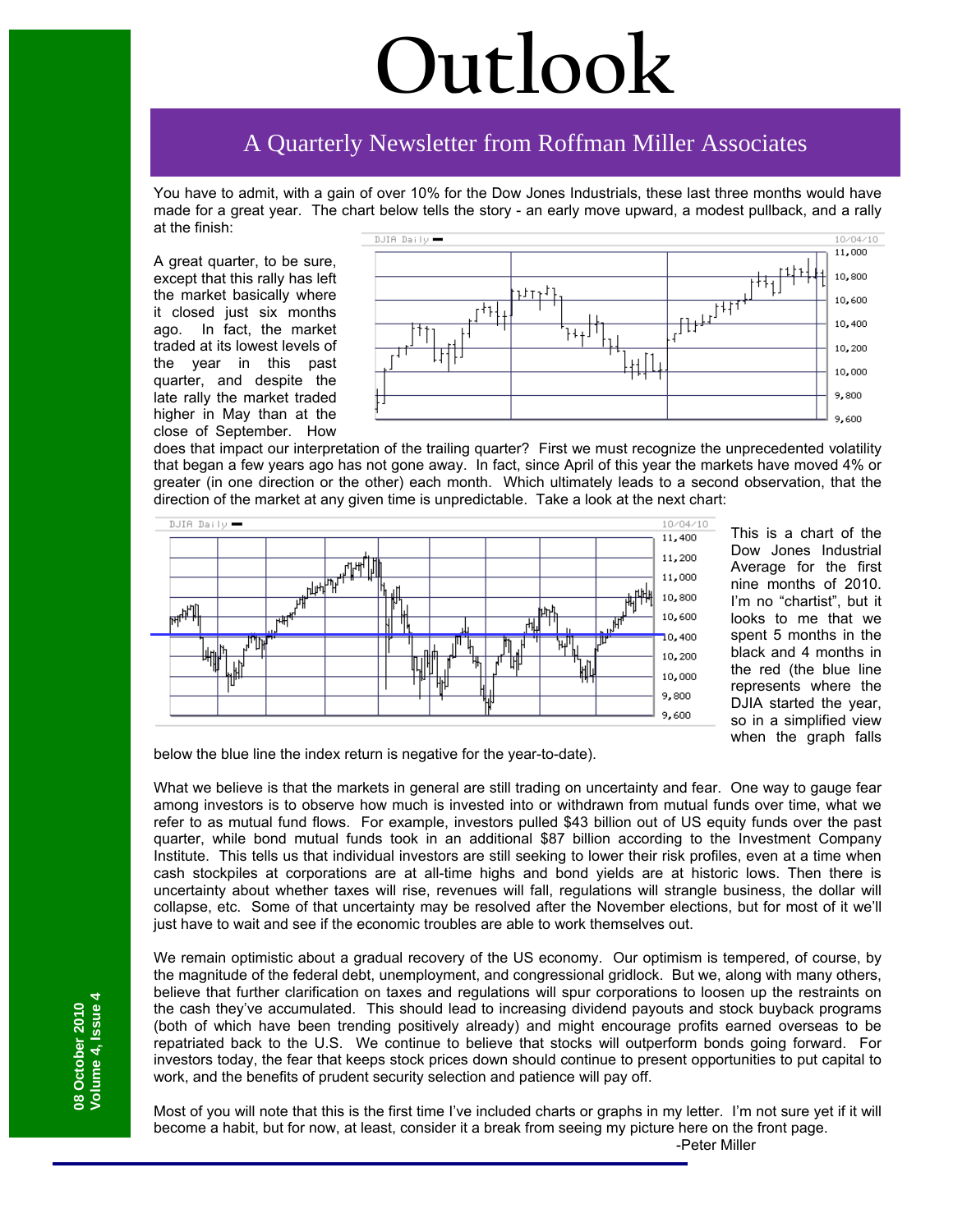#### **Good news for shareholders:**

- 257 of the S&P500 corporations participated in stock buyback programs in Q2 2010
- S&P500 stock buybacks over that time period increased 220.9% to \$77.6 billion
- Buybacks remain top-heavy, with the top 20 participants accounting for over 50% of the total amount in \$US
- Among the top 20 are Wal-Mart, IBM, Microsoft, Procter & Gamble, PepsiCo, Exxon Mobil, and Disney
- During the first nine months of 2010, S&P500 companies raised their dividends by a total amount of \$15 billion

## **Potential Pitfalls of Bond Investing**

Bonds present investors with a number of potential benefits. In general, bonds have provided investors with growth and less risk than stocks historically. Economic events that tend to decrease stock prices have sometimes increased bond prices, and vice versa. Because of this relationship, adding bonds to a portfolio might provide significant diversification benefits. Lastly, bond investors normally receive income at fixed intervals, helping to meet certain cash-flow needs. However, as with any other investment, there are some risks that investors need to be aware of when adding bonds to an investment portfolio.

**Interest-Rate Risk:** Bonds and interest rates have an inverse relationship—bonds tend to rise in value when interest rates fall and fall in value when interest rates rise. Suppose an investor purchases a 20-year \$1,000 bond with a yield of 8% and interest payable annually at year-end. One year later, interest rates rise to 10%. Anybody in the market for a bond can now buy one with a yield of 10%. If the investor tried to sell the bond with an 8% yield for \$1,000, nobody would buy it—the same amount of money could purchase a bond yielding 10%. In order to find a buyer, the investor would need to discount the bond price to compensate the buyer for the lower coupon payments.

**Inflation Risk:** This is also known as purchasingpower risk. Inflation is a rise in the general level of prices for goods and services. If investments do not keep up with inflation, an investor's money will purchase less in the future than it did in the past. At their best, bonds have experienced very modest inflation-adjusted returns. Long-term government bonds returned 2.3% on an inflationadjusted basis from 1926 to 2009, and long-term corporate bonds produced an inflation-adjusted return of 2.8%. Stocks, on the other hand, returned 6.6% inflation-adjusted.

**Credit Risk:** This is the risk of a company that is selling bonds not being able to make timely payments of principal and interest. The value of a bond might also decrease because of financial difficulties or the declining creditworthiness of the issuer. It is important to keep in mind that corporate bonds aren't guaranteed by the full faith and credit of the U.S. government but are solely dependent on the company's ability to repay the money that it has borrowed.

**Liquidity Risk:** Some investments might not be widely held by the public and can be difficult to sell (are not very liquid) if prices drop dramatically. Government bonds are usually very liquid investments; corporate bonds, however, might be difficult to sell quickly in certain situations.

**Call/Reinvestment Risk:** As interest rates fall, bonds with call provisions might be called (redeemed) by the issuer prior to maturity. While a premium is usually paid to the bond owner when the bond is called, this could leave the investor with the problem of reinvesting the principal at a lower interest rate.

Government bonds are guaranteed by the full faith and credit of the United States government as to the timely payment of principal and interest, while stocks and corporate bonds are not guaranteed. Stocks have been more volatile than the other asset classes. An investment cannot be made directly in an index. Diversification does not eliminate the risk of experiencing investment losses. Past performance is no guarantee of future results.

Source: Stocks in this example are represented by the Standard & Poor's 500®, which is an unmanaged group of securities and considered to be representative of the stock market in general. Corporate bonds are represented by the Ibbotson Associates long-term corporate bond index, government bonds by the 20-year U.S. government bond, and inflation by the Consumer Price Index.

\*This article was provided to us by Morningstar and submitted by Lori Blum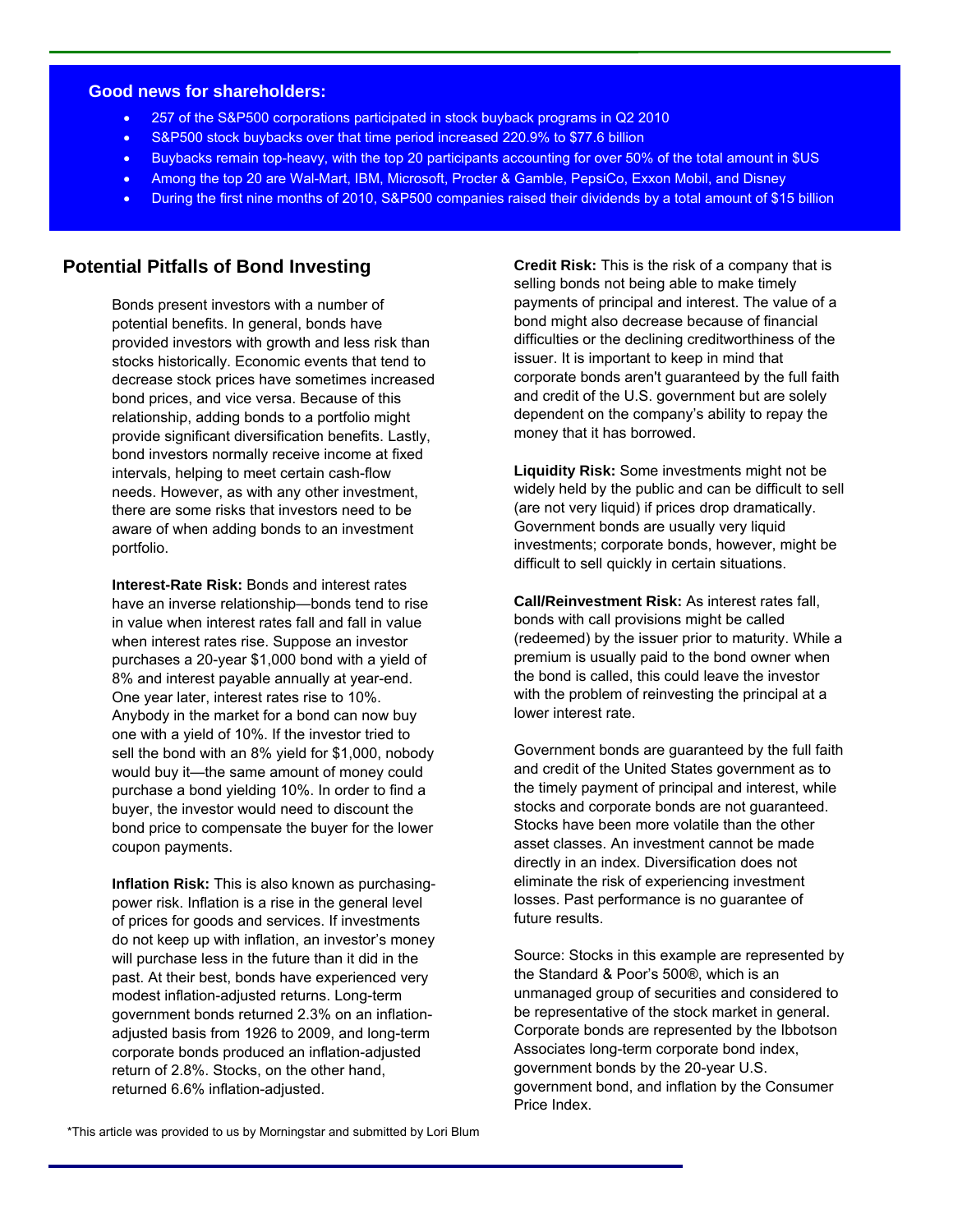## **Duration: What is it and why do fixed income investors need to understand it?**

By Ryan Crooks

There is often a lot of confusion when it comes to the use and definition of duration even amongst the most seasoned practitioners, but I will hopefully be able to convey a reasonable explanation of the term and how it is applied without getting too caught up in the many nuances involved with more stringent applications of the subject. There are several types or forms of duration, but for practical purposes the most commonly referenced is *effective duration*. Effective duration is an approximation of the *price* sensitivity of a bond or bond portfolio. Here, the duration represents the percentage price change of a bond (or bond portfolio) for a 100 basis point, or 1.0%, move in the yield-to-maturity or market rate. Expressed in terms of years, it also represents the approximate present value weighted-average maturity of all the cash flows for a given bond (editor's note: that translates to "the time it takes to get half of your money back from your bond



investment). Duration can be so much less than maturities, particularly for longer maturity bonds, because the present value of cash flows (coupon payment or maturity value) 25 or 30 years out are worth less than cash flows that are only 1 or 2 years away. This is also why the duration of a zero coupon bond is always the same as its maturity (there is only one cash flow, so you receive 100% of the weighted average at maturity).

The use of a unit of time to express a *mathematical* figure is what I believe creates the confusion for most investors, and unfortunately investors usually miss out on what is the most valuable use of duration which is the measure of price sensitivity. Many investors understand duration as some reflection of the risk involved with a certain bond and that shorter duration is less risky than longer duration but have no real sense of how that is actually reflected in the pricing of a given bond and therefore its return characteristics. For example, when comparing two bond options, a 12 year bond with an 8 year duration and a 25 year bond with a 15 year duration, an investor may surmise that they are safer with the 12 year bond and choose that investment. However, if they realized that the bond will lose approximately 8% of its value for every 1.0% move upward in the market rate they may consider the bond too price sensitive for their goals or (or their interest rate outlook) and choose to find a bond with a much shorter duration. Worth noting but not explaining further, is that you also need to keep in mind that the duration is not the same at all price points and that price movements may be bigger or smaller per market rate of change depending on the price and that this change in the relationship is reflected by a measurement called convexity (editor's note again: now do you see why there is a lot of confusion?). For most individual investors, however, duration should be enough to get them by and keep them out of trouble if understood even on the most basic level.

I understand this can be a tedious conversation even just having scratched the surface of the topic but investors need to understand, especially in the trough of an interest rate cycle, what type of risk they are subjecting themselves to. We continue to be in a very difficult interest rate environment for savers with no signs of letting up especially given another proposed round of quantitative easing on its way (this, you'll remember, keeps rates artificially low). In our search for incremental yield we need to be very mindful of the risks involved and make sure that they are matched with our expectations.

I hope this was of some help and gives some defense to why we are not overloading portfolios with any and all bonds that offer what seem to be flashy yields in this low-rate market environment. Your total return, not simply current yield, is our concern. If you would like to have a follow-up discussion about duration, please give me a call.

## **Recent Bond Issuance:**

Falling Treasury yields and an investor appetite for stable returns gave many corporations the opportunity to sell bonds at historic low rates. If you thought your money market rate was low, check out these alternatives which all came to market in the past quarter:

- MICROSOFT, one of only a handful of triple-A rated U.S. companies, sold a 3-year note (bond) at 0.875%...the lowest corporate bond rate in more than thirty years
- IBM issued three-year bonds paying 1.0%
- DuPont is paying 1.95% on a new five-year bond
- JOHNSON AND JOHNSON sold 10-year bonds yielding *less than 3%*, which according to Thomson Reuters is a record low in the U.S.

What will a company like Microsoft do with *more* cash? It is possible that they'll make an acquisition, but it would be fine with us if they would just buy back stock and hike the dividend.